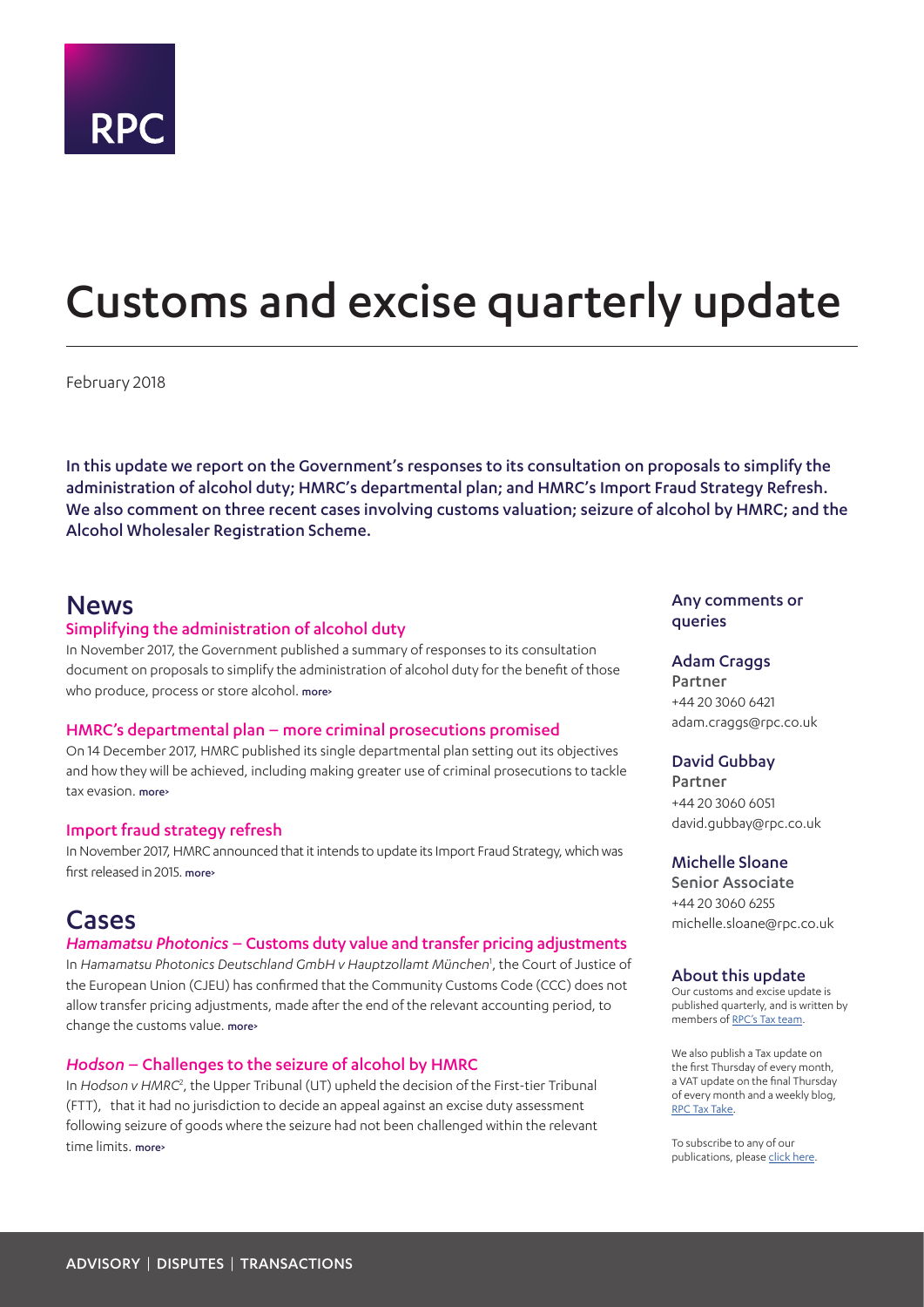#### *Smart Price Midlands and Hare Wines* – HMRC must disclose documents relating to its decisions that certain companies were not "fit and proper" for registration as wholesalers of alcohol

In HMRC v Smart Price Midlands Limited and Hares Wines Limited<sup>[4](#page-7-0)</sup>, the UT has dismissed HMRC's appeals upholding the FTT's directions that HMRC disclose documents in relation to its decisions that a number of companies were not "fit and proper" for registration as wholesalers of alcohol, under section 88C(2), Alcohol Liquor Duties Act 1979 (ALDA). [more>](#page-7-1)

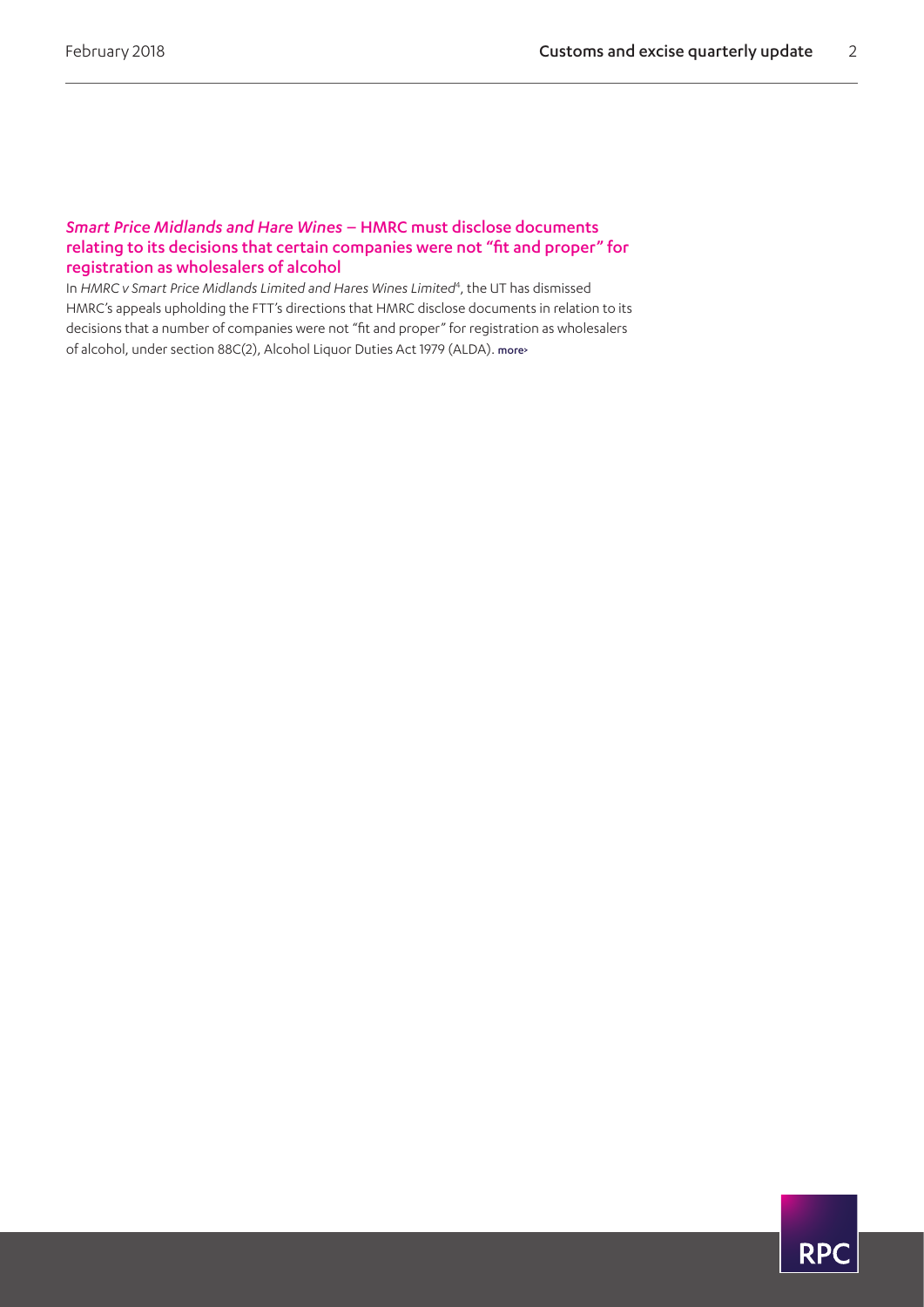## News

#### <span id="page-2-0"></span>Simplifying the administration of alcohol duty

In November 2017, the Government published a summary of responses to its consultation document on proposals to simplify the administration of alcohol duty for the benefit of those who produce, process or store alcohol. There was general support for simplified registration procedures and the Government has said it will consult further on a single registration process for all producers of alcohol. In relation to duty payment returns, the Government has confirmed that its aspiration is to standardise, into a single duty payment return, the payment procedures for alcohol production areas and it intends to standardise the accounting period for all alcohol production duty returns which it intends to consult further on. The Government also recognises the burden created by the need to provide guarantees and intends to consult further on this.

Following consideration of the responses to the consultation, the Government intends to set out more detailed plans for its simplification programme and intends to issue a second consultation document later this year.

A copy of the responses can be viewed [here.](https://www.gov.uk/government/uploads/system/uploads/attachment_data/file/657334/Simplifying_the_administration_of_Alcohol_Duty_-_summary_of_responses.pdf)

[Back to contents>](#page-0-0)

#### <span id="page-2-1"></span>HMRC's departmental plan – more criminal prosecutions promised

On 14 December 2017, HMRC published its single departmental plan setting out its objectives and how they will be achieved, including making greater use of criminal prosecutions to tackle tax evasion.

In the plan, HMRC states that it is committed to three key objectives. These are to maximise revenues; bear down on avoidance and evasion; and to design and deliver a professional, efficient and engaged organisation.

Under the plan, HMRC will invest £800m to tackle tax evasion and non-compliance in the tax system. It will also increase its ability to prevent tobacco and alcohol smuggling.

HMRC plans to increase the number of criminal investigations into serious and complex tax crime, focusing particularly on wealthy individuals and corporates, with the aim of increasing prosecutions in this area.

A copy of HMRC's departmental plan can be viewed [here](https://www.gov.uk/government/publications/hm-revenue-and-customs-single-departmental-plan/hm-revenue-and-customs-single-departmental-plan).

[Back to contents>](#page-0-0)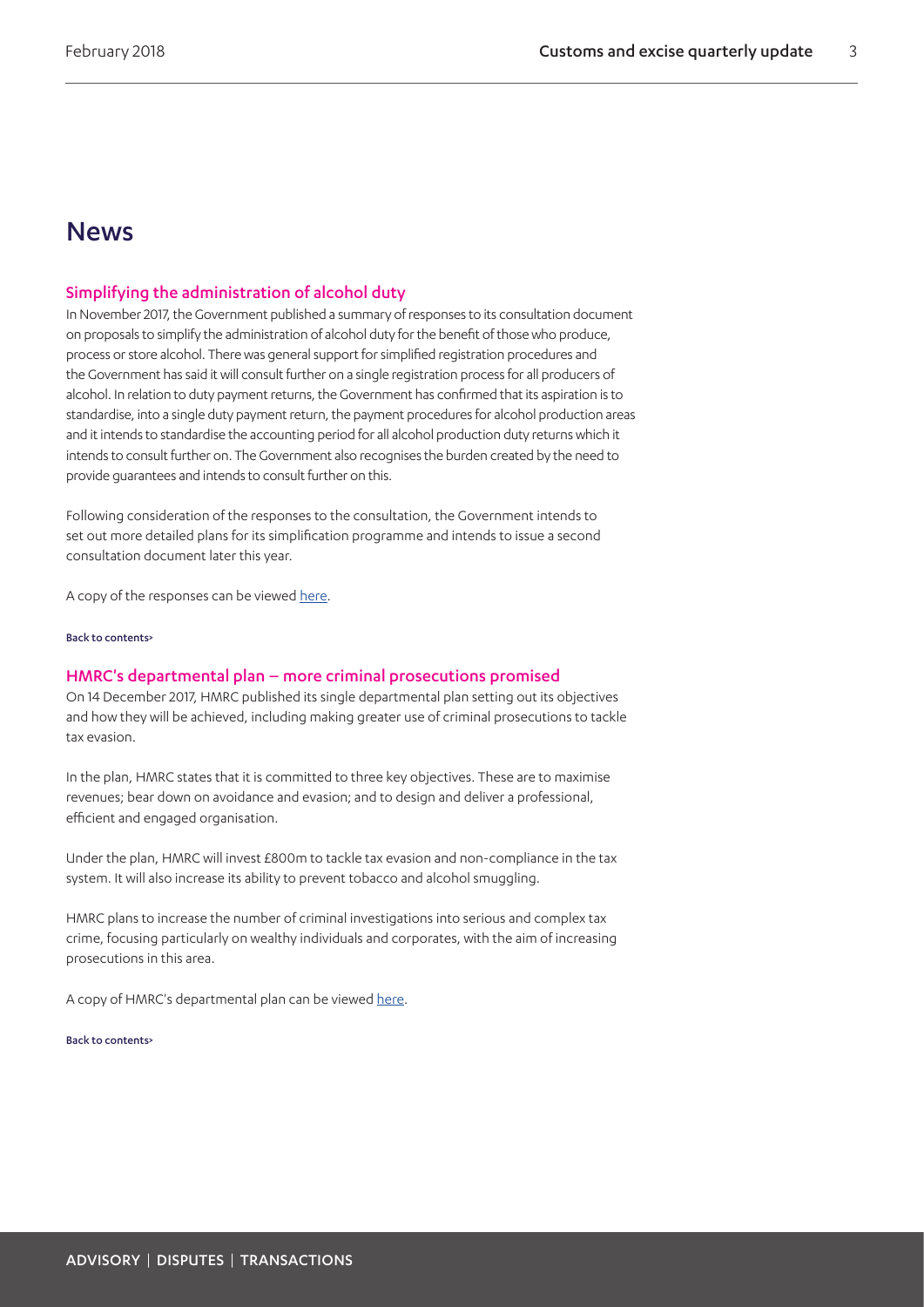## <span id="page-3-0"></span>Import fraud strategy refresh

In November 2017, HMRC announced that it intends to update its Import Fraud Strategy, which was first released in 2015. HMRC is working with members of the Joint Customs Consultative Committee to gain input from trade into its strategy. It intends to finalise its strategy by March 2018.

[Back to contents>](#page-0-0)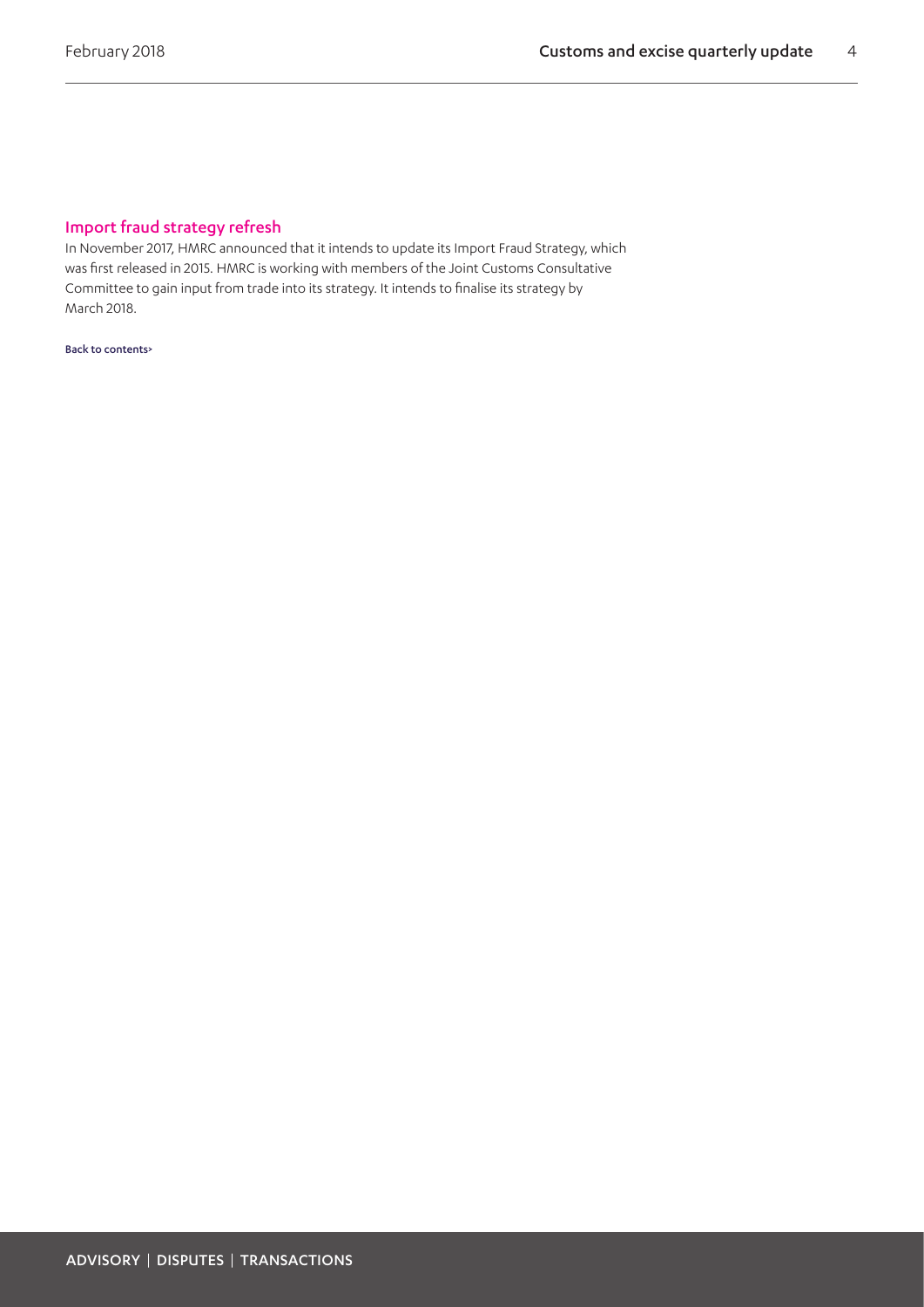## Cases

#### <span id="page-4-1"></span>*Hamamatsu Photonics* – Customs duty value and transfer pricing adjustments

In *Hamamatsu Photonics Deutschland GmbH v Hauptzollamt München*[1](#page-4-0) , the Court of Justice of the European Union (CJEU) has confirmed that the Community Customs Code (CCC) does not allow transfer pricing adjustments, made after the end of the relevant accounting period, to change the customs value.

#### Background

Hamamatsu Photonics Deutschland GmbH (Hamamatsu), a company established in Germany, belongs to a group of global companies whose parent company, Hamamatsu Photonics, is established in Japan. Hamamatsu distributes optoelectronic devices, systems and accessories.

Hamamatsu purchased imported goods from its parent company, which charged its intra-group prices in accordance with the advance pricing agreement agreed between the group and the German tax authorities.

Following the transfer pricing adjustments, Hamamatsu applied for a repayment of customs duty. The repayment application was rejected by the German tax authorities on the grounds that it was incompatible with Article 29(1) of the CCC, which refers to the transaction value of individual goods, not that of mixed consignments.

Hamamatsu lodged an appeal against this decision. The German court hearing the appeal referred the following questions to the CJEU for a preliminary ruling:

- **•** do the provisions of Article 28 et seq. of the CCC permit an agreed transfer price, which is composed of an amount initially invoiced and declared and a flat-rate adjustment made after the end of the accounting period, to form the basis for the customs value, using an allocation key, regardless of whether a subsequent debit charge or credit is made to the declarant at the end of the accounting period?
- **•** if so, can the customs value be reviewed and/or determined using simplified approaches where the effects of subsequent transfer pricing adjustments (both upward and downward) can be recognised?

#### CJEU decision

The CJEU observed that by virtue of Article 29 of the CCC, the customs value must reflect the real economic value of an imported good and take into account all of the elements of that good that have economic value. The customs value of imported goods is the transaction value; the price actually paid or payable for the goods when they are sold for export to the customs territory of the European Union. Furthermore if, as a general rule, the price actually paid or payable for the goods forms the basis for calculating the customs value, that price is a factor that potentially must be adjusted where necessary in order to avoid the setting of an arbitrary or fictitious customs value.

However, the CJEU also observed that the cases in which it had allowed a subsequent adjustment of the transaction value had been limited to specific circumstances, relating, 1. (Case C-529/16).

<span id="page-4-0"></span>

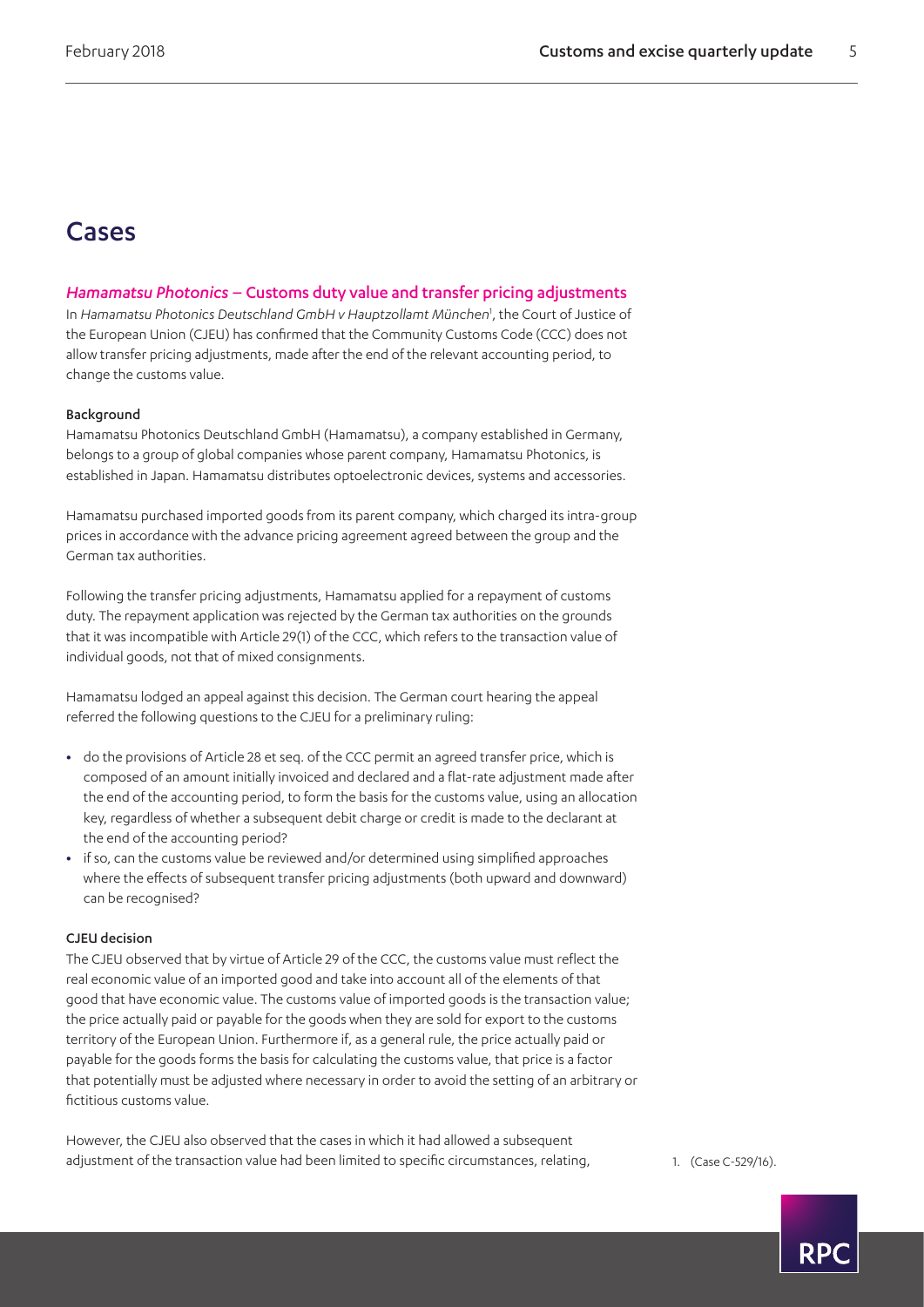amongst other things, to quality defects, or faulty workmanship in the goods, discovered after their release for free circulation.

The CJEU also noted that the CCC does not impose any obligation on importer companies to apply for adjustment of the transaction value where it is subsequently adjusted upwards; and that it does not contain any provision enabling customs authorities to safeguard against the risk that those undertakings only apply for downward adjustments. The CJEU concluded that the CCC does not, therefore, allow account to be taken of a subsequent transfer pricing adjustment of the transaction value. As the first question was answered in the affirmative, the CJEU did not proceed to consider the second question.

#### Comment

This judgment provides much needed guidance on the impact of retroactive transfer pricing adjustments on the customs value of goods imported into the EU. As a result of the CJEU's decision, goods imported by companies applying a transfer price that allows for retroactive adjustments, cannot base that price on the transaction value method. One of the other customs valuation methods must be used.

A copy of the judgment can be viewed [here.](http://curia.europa.eu/juris/document/document.jsf;jsessionid=9ea7d0f130d560dbadb653b543b780c5cef19b3da12a.e34KaxiLc3eQc40LaxqMbN4PaNuNe0?text=&docid=198053&pageIndex=0&doclang=en&mode=req&dir=&occ=first&part=1&cid=654556)

[Back to contents>](#page-0-0)

#### <span id="page-5-1"></span>*Hodson* – Challenges to the seizure of alcohol by HMRC

In *Hodson v HMRC<sup>[2](#page-5-0)</sup>*, the Upper Tribunal (UT) upheld the decision of the First-tier Tribunal (FTT), that it had no jurisdiction to decide an appeal against an excise duty assessment following seizure of goods where the seizure had not been challenged within the relevant time limits.

#### Background

On 17 May 2012, Mr Carl Hodson (the Appellant) was stopped at Dover whilst driving a vehicle containing mixed wine. The goods had an Administrative Reference Code (ARC).

Two days earlier, the same vehicle using the same ARC number had goods seized by Border Force. An information sheet was issued to the Appellant recording the seizure details. The goods were deemed to be duly seized and condemned under paragraph 5, Schedule 3, Customs and Excise Management Act 1979 (CEMA). Neither the Appellant nor any other person challenged the decision to seize the goods.

At the relevant time, Schedule 3, CEMA, provided that HMRC must give notice of seizure to the owner of the goods. An appeal was required within one month by way of a notice of claim. Where no such notice was given in the required time period, goods were deemed to be duly condemned as forfeited.

On 13 May 2013, the Appellant received a demand for excise duty payment in the sum of £39,908 which was appealed on 7 June 2013. On 6 May 2014, the Appellant received a penalty demand in the sum of £7,981, which was later increased to £13,967. The Appellant lodged an appeal on 26 August 2014.

<span id="page-5-0"></span>2. [2017] UKUT 439 (TCC).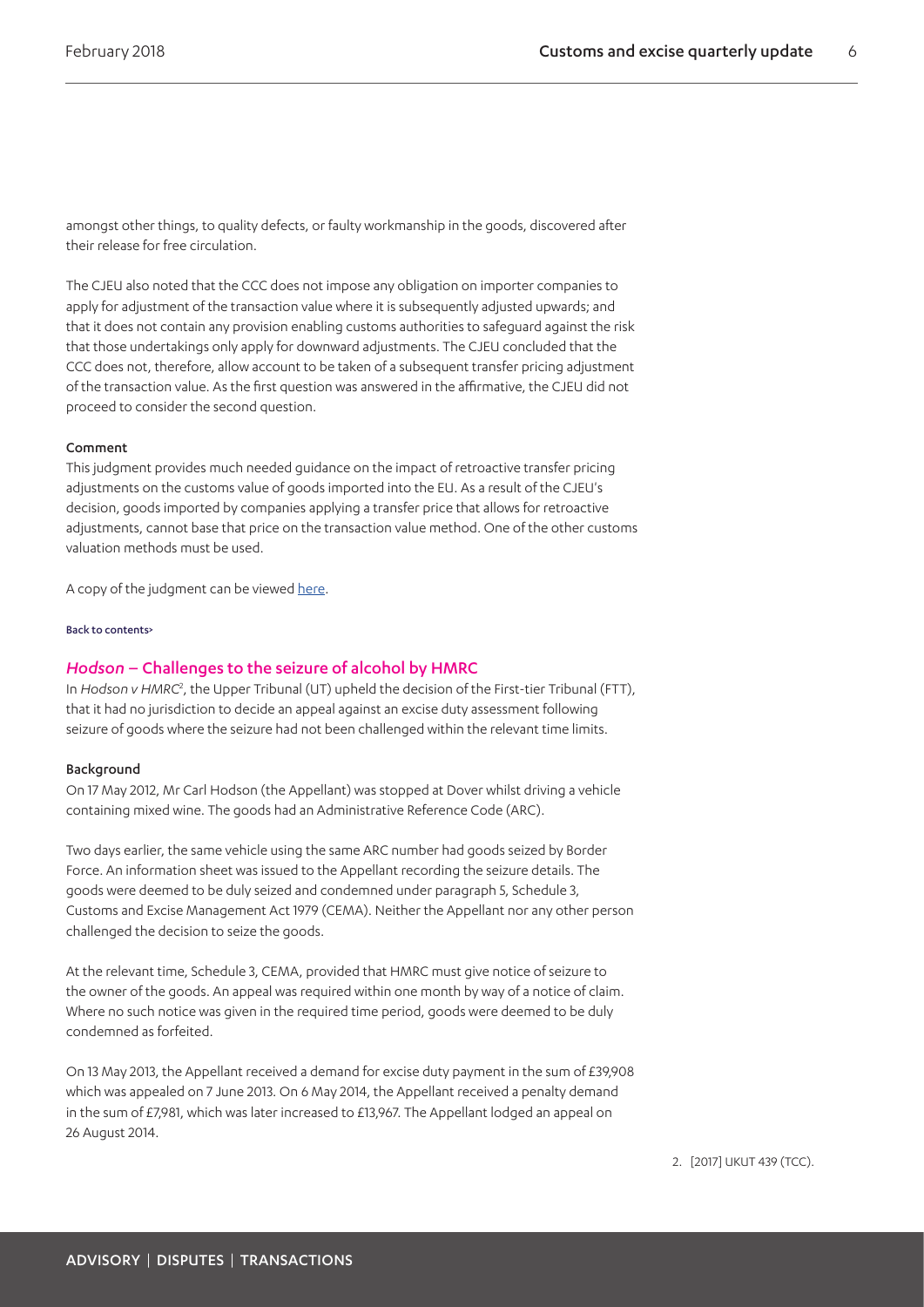#### FTT decision

The FTT held that it had no jurisdiction to decide the appeal because the Appellant had not challenged the deemed effect of the goods being duly seized. Instead, the Appellant had challenged the demand for excise duty and penalties and accordingly HMRC's decision relating to the seizure could not be considered by the FTT.

The FTT established two key facts: i) the Appellant was not the owner of the goods; and ii) a notice of seizure was served on the owner of the goods, Empire Suppliers Ltd.

The Appellant appealed to the UT.

#### UT decision

The appeal was dismissed.

The UT considered *HMRC v Jones*[3](#page-6-0) , the leading Court of Appeal decision on the FTT's jurisdiction in relation to the effect of paragraph 5, Schedule 3, CEMA, when goods are seized. The Court of Appeal in that case confirmed that there are two procedures for resolving disputes under CEMA: i) court proceedings against the condemnation and forfeiture of the goods; and ii) FTT proceedings against HMRC's review decision refusing restoration of the seized goods.

In *Jones*, the Court of Appeal held that the FTT must give effect to the clear deeming provisions in CEMA. An owner's seized goods could only be condemned as forfeit pursuant to a Court Order, so the FTT did not have original jurisdiction. The FTT's jurisdiction was limited to hearing an appeal against HMRC's discretionary decision not to restore the seized goods to the owner. The goods are legally forfeited by virtue of the deeming provisions and the notice procedure makes it clear that, unless the seizure is challenged, it is not possible to subsequently argue the goods were not liable to forfeiture.

The Appellant argued that: i) paragraph 5, Schedule 3, CEMA, was not engaged because the goods had not been seized from him, nor had a notice of seizure been served upon him; ii) a notice can only be given to the owner of the goods; iii) *Jones* did not apply where the FTT was dealing with a person who was not the owner of the goods; and iv) as he did not own the goods, he could not make the sworn statement required by paragraph 10(1), Schedule 3, CEMA, which automatically resulted in any court proceedings giving judgment in favour of HMRC depriving him of access to a court, which was a breach of Article 6 of the European Convention on Human Rights (ECHR).

The UT rejected the Appellant's submissions. The FTT had found as a fact that the goods were in the Appellant's possession and the Appellant was provided with information about the seizure. Nevertheless, on the Appellant's own case, the notice of seizure had been served on the owner of the goods, Empire Suppliers Ltd, who could have served a notice of claim. As a consequence, as no notice of claim was served within the relevant period, the goods are deemed to have been duly condemned.

With regard to Article 6, the UT held that the deeming provisions and the restoration procedure are compatible with the ECHR because the owner is entitled to challenge the legality of the seizure.

<span id="page-6-0"></span>3. [2011] EWCA Civ 824.

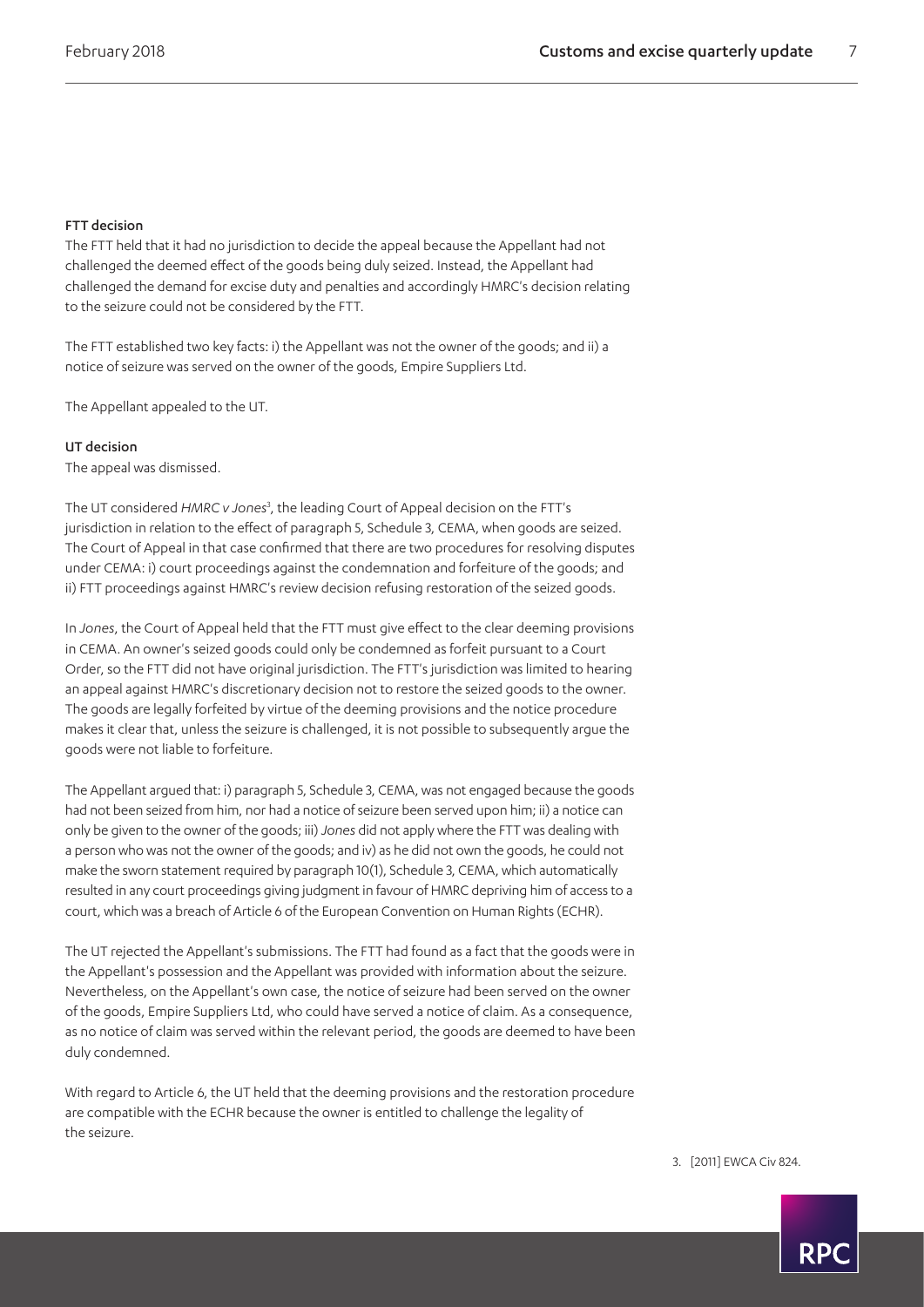#### Comment

The process for disputing seizures of alcohol by HMRC is complex. This case demonstrates the importance of ensuring challenges to HMRC seizures are made in the correct forum and within the relevant statutory time limits. The decision confirms that the FTT has no jurisdiction in relation to the deeming provisions in paragraph 5, Schedule 3, CEMA. The correct procedure for challenging the original condemnation and forfeiture of goods is by way of court proceedings which will generally take place in the Magistrates Court. The FTT only has jurisdiction to deal with appeals against HMRC review decisions in relation to restoration. Those that are "holding" alcohol which is seized should liaise with the owner of the goods immediately to make sure their position is protected in order to avoid a later unexpected excise duty liability. Those transporting alcohol on behalf of others may wish to consider protecting their position by way of an appropriate agreement.

A copy of the decision can be viewed [here.](http://www.bailii.org/uk/cases/UKUT/TCC/2017/439.html)

#### [Back to contents>](#page-0-0)

### <span id="page-7-1"></span>*Smart Price Midlands and Hare Wines* – HMRC must disclose documents relating to its decisions that certain companies were not "fit and proper" for registration as wholesalers of alcohol

In HMRC v Smart Price Midlands Limited and Hares Wines Limited<sup>[4](#page-7-0)</sup>, the UT has dismissed HMRC's appeals upholding the FTT's directions that HMRC disclose documents in relation to its decisions that a number of companies were not "fit and proper" for registration as wholesalers of alcohol, under section 88C(2), Alcohol Liquor Duties Act 1979 (ALDA).

#### Background

Five companies, including Smart Price Midlands Limited and Hares Wines Limited, applied separately to HMRC to be approved and registered under the alcohol wholesalers registration scheme (AWRS). HMRC refused their applications on the basis that they were not "fit and proper" persons.

The companies appealed HMRC's decisions to the FTT.

The substantive appeals have yet to be heard.

The FTT issued directions in each appeal requiring HMRC to disclose "all documents which were considered by [their] officer when reaching the decision". HMRC applied to the FTT for a variation of those directions and its applications were heard together on 8 May 2017. The FTT refused HMRC's applications.

HMRC appealed to the UT.

#### UT decision

The appeals were dismissed.

HMRC's first ground of appeal related to the purpose of an appeal. HMRC argued that the FTT had erred in concluding that an appeal triggered a disclosure obligation to enable "an unsuccessful applicant [to] form a view as to whether to challenge the decision on grounds of 4. [2017] UKUT 0465 (TCC).

<span id="page-7-0"></span>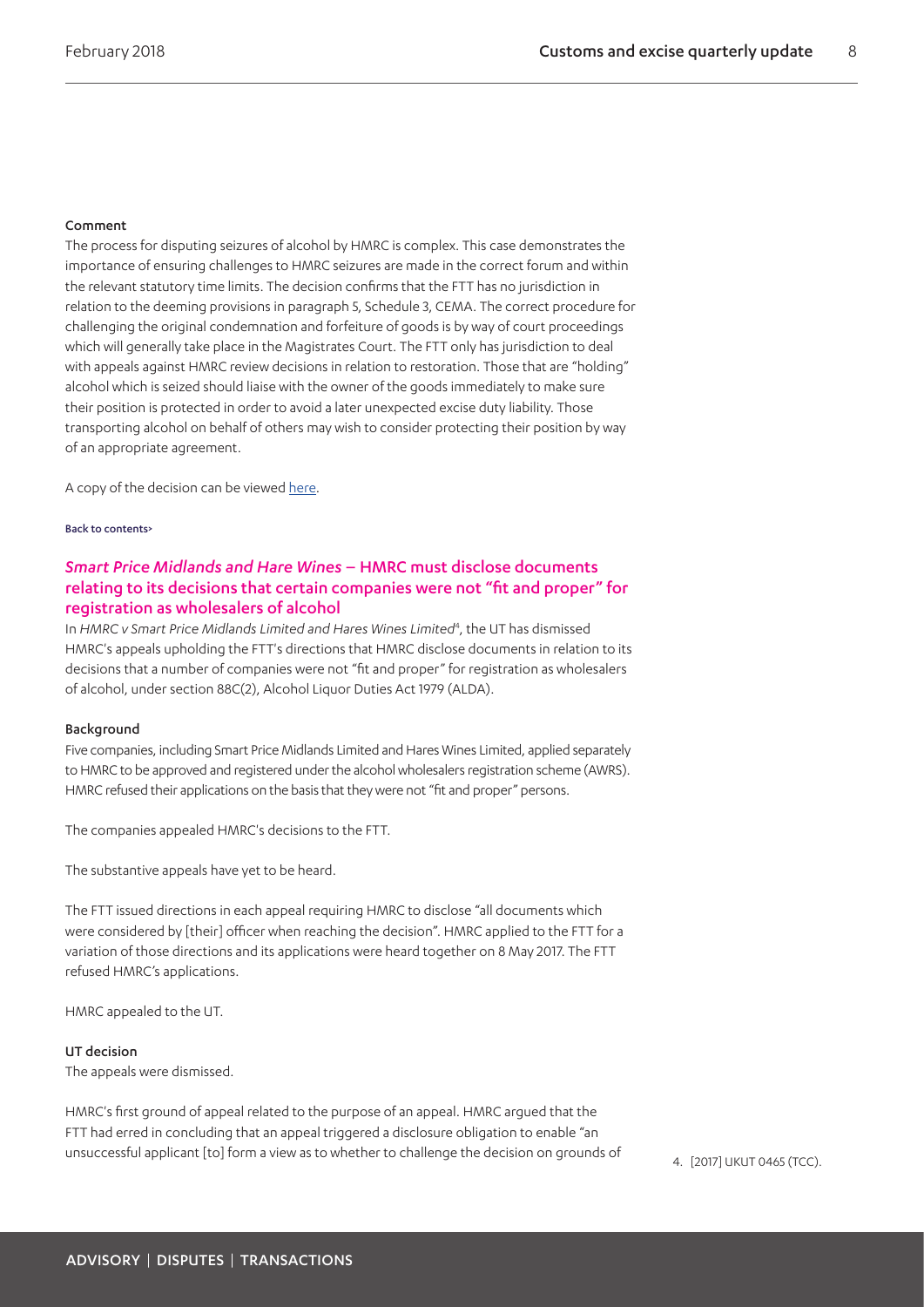unreasonableness". HMRC argued that this was wrong as disclosure was ordered to facilitate the just determination of an appeal, not to enable a party to identify potential arguments on appeal and claimed that the latter would be a classic "fishing expedition".

The UT said that it was clear that questions as to what was and what was not considered by the HMRC officer were important to the appeals and that the FTT was entitled to make a direction for the disclosure of those documents considered by the officer, on the basis that this was necessary for a just and fair resolution of the appeals. The UT further stated that "without expressing any views as to the ultimate outcome of the appeal, there is a good arguable case that the decision letter is inadequate and incomplete, in that the reference to 'key points' begs the question of what was taken into account by the decision-maker, and what was disregarded".

HMRC's second ground of appeal related to the function of the FTT. HMRC argued that the FTT had erred in concluding that its function was to discover "what matters were taken into account and what matters were not taken into account" so that it could determine whether the decision was reasonable. HMRC argued that the FTT had justified this on the basis that it can adopt "an inquisitorial approach in appropriate cases", but without explaining why the present case was such an appropriate case. The UT rejected this argument.

HMRC's third ground of appeal was that the FTT had applied the wrong principles in exercising its discretion to depart from the automatic disclosure provided for in the Tribunal Rules. The UT concluded that the FTT gave reasons for departing from the starting position in Rule 27(2) of the Tribunal Rules in order to enable the FTT to deal with appeals justly and fairly.

HMRC's fourth ground of appeal was that the same direction was made by the FTT in all of the appeals, irrespective of their individual facts. The UT considered that the FTT was entitled to do so because all of the cases shared a common factor in that HMRC, as the decision maker, is the only person who knows what it relied upon when making its decisions and it would not be possible for the FTT to dispose of the appeals fairly and justly, and for the Appellants to participate fully, without the disclosure that the FTT had ordered.

HMRC's fifth ground of appeal was that because the FTT had made directions for disclosure in a class of cases, irrespective of their individual facts, the FTT could not have taken into account proportionality, as the Tribunal Rules require. The UT did not accept that the FTT had failed to consider proportionality. On the contrary, the UT concluded that the FTT expressly considered whether the directions that the FTT was making would impose an unreasonable burden on HMRC's resources and, on the material before it, had decided that they would not. HMRC had the opportunity to put forward evidence at the hearing before the FTT as to why the directions would be disproportionate. The UT concluded that the FTT had no material before it to suggest that disclosure would be disproportionate.

HMRC's final ground of appeal was that the FTT's decision was in stark contrast to the approach of the High Court to disclosure in the comparable field of judicial review. The UT concluded that it was within the margin of discretion afforded to the FTT to make a direction which required the material in question to be disclosed. HMRC further argued that the effect of the FTT's directions would be to act as a brake on HMRC staff conducting comprehensive investigations because investigators would be reluctant to consider sensitive documents if they know that they will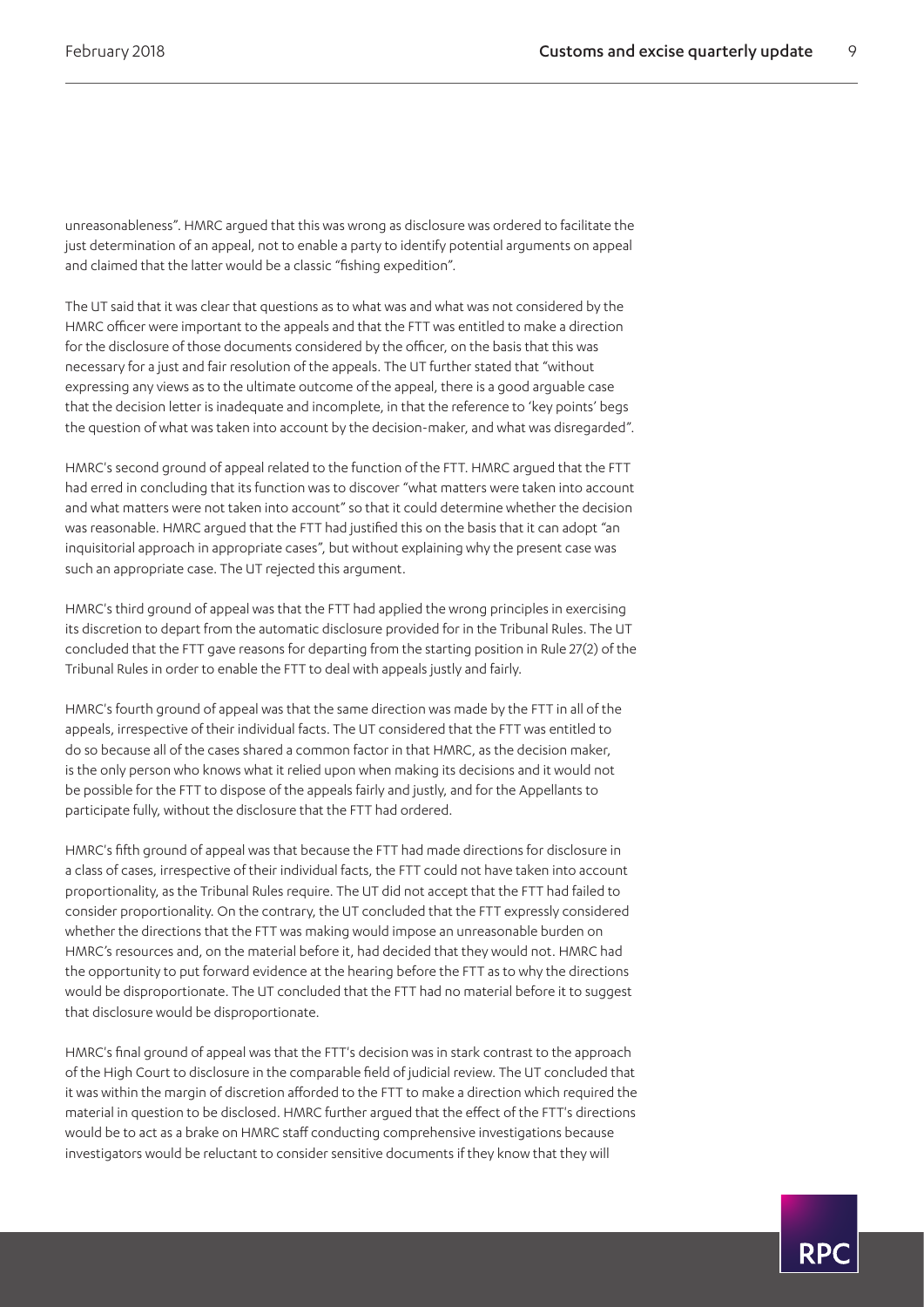have to be disclosed which would not be in the public interest. The UT rejected this argument. The discretion afforded to the FTT by the Tribunal Rules has to be exercised with the objective of dealing with cases justly and fairly and there was no evidence before the FTT to support the claim made by HMRC that adverse consequences would result from the disclosure directions.

#### Comment

This decision will be welcomed by alcohol wholesalers who have applied for and been refused a licence under AWRS. Alcohol wholesalers who have been refused a licence should consider requesting from HMRC copies of relevant documents and/or the HMRC decision maker's reasoning for concluding that the applicant is not "fit and proper" for registration as a wholesaler of alcohol under section 88C(2), ALDA. Such documentation and information is likely to be helpful should the reasonableness of HMRC's decision be challenged and in advancing any arguments that HMRC took into account irrelevant factors or failed to take into account relevant factors.

A copy of the decision can be viewed [here](https://www.11kbw.com/wp-content/uploads/HMRC-v-Hare-Wines-Ltd-for-parties.pdf).

[Back to contents>](#page-0-0)